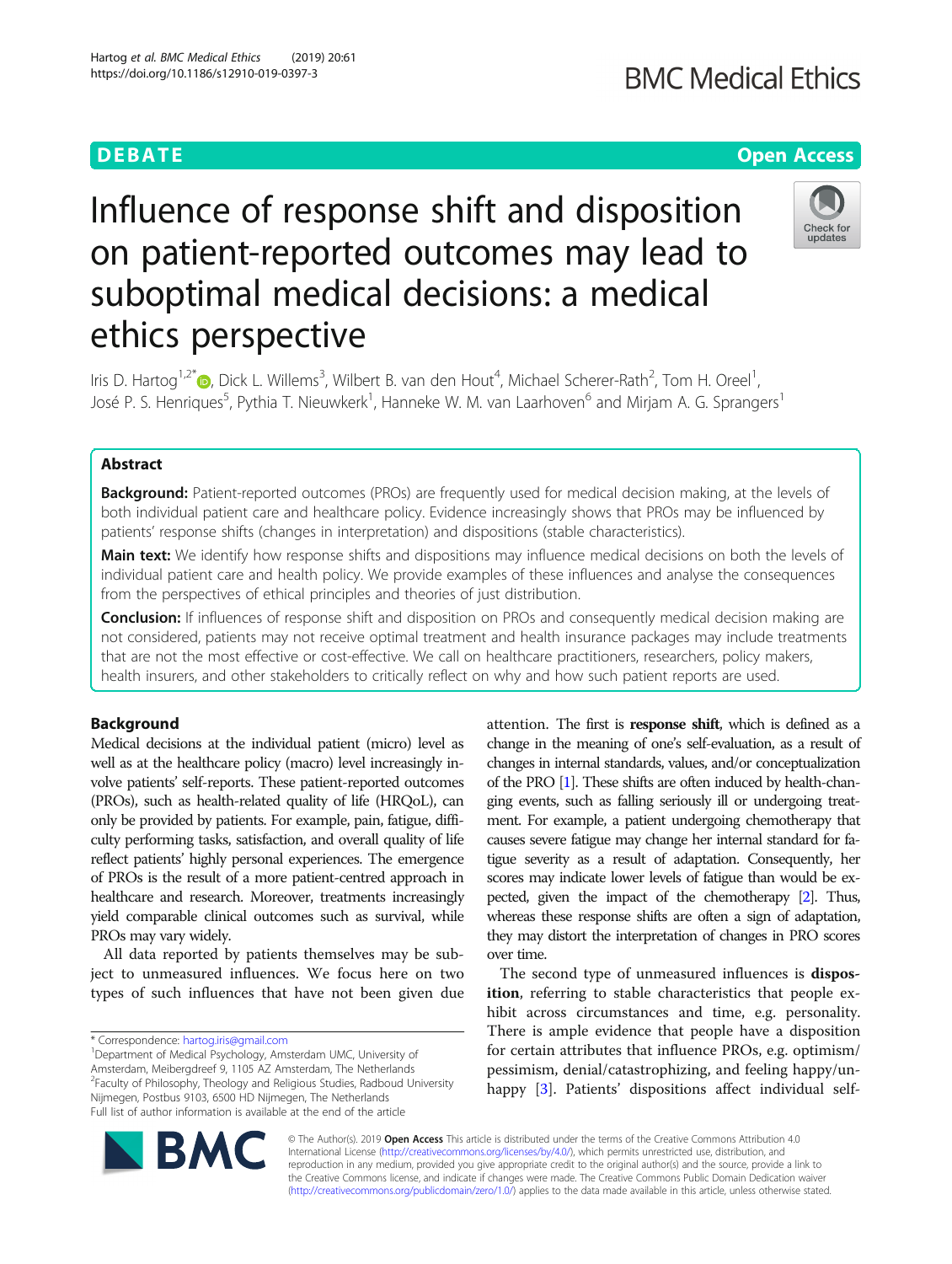evaluations and may lead to differences in PRO results among patients with the same health state [[4\]](#page-6-0).

In this paper we define 'health state' as the level of 'statistically normal biological functioning' [\[5\]](#page-6-0), using the biomedical definition of health as the absence of pathology [\[6](#page-6-0)]. The biomedical perspective aims to distinguish people's health from their own standards and preferences, which may be adaptive and culturally informed [\[7\]](#page-6-0). This thus enables us to theoretically distinguish the contribution of people's health states to the reported HRQoL from the contribution of response shifts and dispositions.

Currently, the potential influence of response shifts and dispositions on medical decision making is only taken into account to a limited extent - and usually only implicitly - in consultation rooms, and not at the level of healthcare policy. Consequently, medical decisions may be taken on insufficient grounds and hence may be suboptimal. At the micro level, patients may not receive optimal treatment, as argued below. At the macro level, basic health insurance packages may include treatments that are not the most clinically effective or cost-effective. At present, it is unknown which decisions may be influenced and in what ways. Therefore, here we aim to identify the possible influences of response shifts and dispositions on PROs that have unintended consequences for medical decision making. To illustrate these influences, we provide hypothetical scenarios at the individual patient and policy level. We analyse these examples from three ethical perspectives for the micro level and two ethical theories of distribution for the macro level, to clarify which consequences are problematic – either because they are detrimental to individual patients or to society as a whole.

# Main text

# Patient-reported outcomes in clinical studies

Clinical studies - including PROs - form the basis of medical decision making, both in the consultation room and on the

policy level. Response shift may systematically influence PROs in several types of clinical studies [\[8\]](#page-6-0). In cross-sectional studies, response shifts induced by events in the past may result in higher or lower PROs than would be expected based on patients' health states. During prospective cohort studies, patients may undergo new response shifts that lead to an underestimation or overestimation of health changes over time. Similarly, in randomized controlled trials (RCT) and, consequently, in cost-effectiveness studies, the compared treatments may induce different degrees or directions of response shift in the same or even in different PROs. As a consequence, treatment effects may be underestimated or overestimated. For example, health deterioration due to illness progression or treatment may require adaptation by patients. As a result, a greater response shift may be induced by such a treatment than by treatments resulting in less health deterioration. This is illus-

## Scenario 1

trated in the following scenario.

An RCT in patients with metastatic gastric cancer is conducted to compare treatment with a doublet of cytotoxic agents followed by a third cytotoxic agent upon progression (regimen A; standard care) with a combination treatment with a triplet of cytotoxic agents (regimen B). The survival outcomes of both treatments turn out to be similar, but at follow-up, health states for group A are slightly better. Moreover, patients in group B experience more acute side effects during treatment, including neutropenic fever. This results in a greater response shift for group B than for group A. At follow-up, these acute side effects have disappeared. The stronger response shift in group B results in higher reported HRQoL scores than in group A, even though their health state is slightly worse, as is shown in Fig. 1.

Disposition may also influence PROs in clinical studies. For example, optimism may lead to higher HRQoL scores than would be expected based on health state,

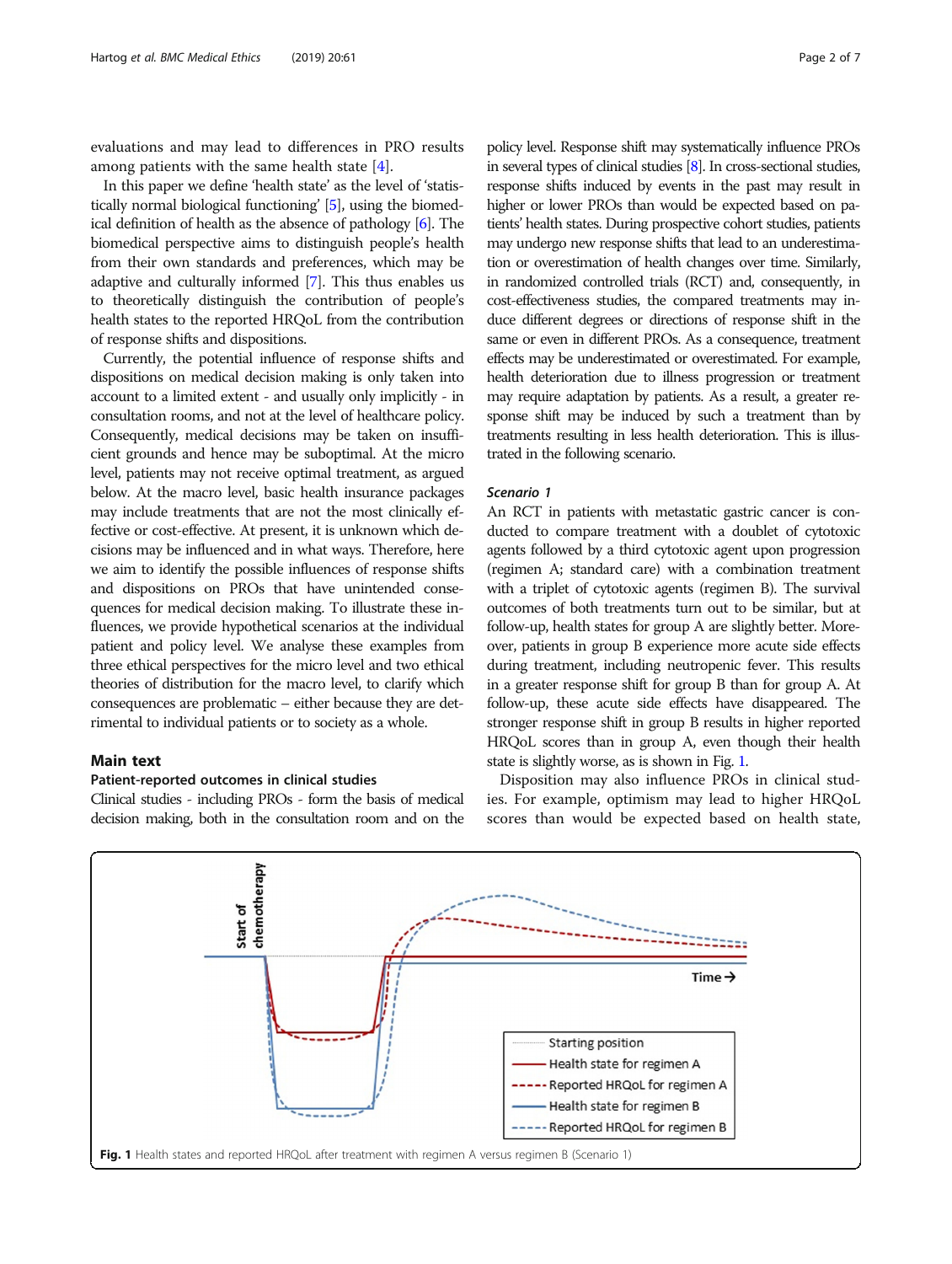and rigidity may lower the changeability of HRQoL and thus influence conclusions about the effects of treatments. Furthermore, patients with a certain disposition may agree to participate in studies more often than other patients. Dispositions are not likely to influence the results of RCTs and consequently of cost-effectiveness studies, as group differences at baseline are due to chance. However, in cross-sectional or prospective studies, disposition may systematically influence PROs if groups of patients have different dispositions that are related to the outcome, i.e. if a disease is associated with a certain disposition. This is illustrated in the following scenario.

# Scenario 2

A cross-sectional study is conducted to compare HRQoL of two groups of patients with congenital heart disease: pulmonary valve stenosis and Marfan's syndrome with mitral valve stenosis. Research suggests that psychological dispositions that negatively impact HRQoL may be part of the phenotype of Marfan's syndrome [[9\]](#page-6-0). This could result in Marfan patients reporting lower levels of HRQoL than patients with pulmonary stenosis, given the same health state. As a result, the health state of Marfan patients may be systematically underestimated.

# Medical decision making in the consultation room: ethical principles

As shared decision making (SDM) is becoming more important, patients' self-evaluations and preferences are increasingly taken into account  $[10]$  $[10]$  $[10]$ . In this context, healthcare practitioners may inform patients about published PRO data to support their decision making. Thus, response shifts and dispositions may influence SDM to the extent that it is informed by self-reports. Below, we will discuss different types of influences and provide examples with consequences from an ethical perspective.

# Three ethical principles

We use three principles for moral reasoning in biomedical ethics that are relevant for the level of individual patient care: nonmaleficence, beneficence and respect for autonomy [[11\]](#page-6-0). The first principle, nonmaleficence, supports avoidance of harm to the patient and is based on the ancient maxim, 'First, do no harm'. In many cases, this principle is considered together with the principle of beneficence, for example, in weighing the benefits and risks of a certain treatment for a patient. The second principle is beneficence, and refers to acting in the best interest of the patient and promoting goods such as health and wellbeing. This includes relieving, lessening, or preventing harm, such as pain and suffering, disease, disability, and death. The third is respect for autonomy. This principle implies respect for the patient's capacity for self-determination, i.e. respecting and supporting autonomous decisions of the patient. In medical practice, this means that healthcare practitioners usually present treatment options and make recommendations. Patients, in collaboration with their healthcare practitioners, make (informed) decisions about accepting or refusing treatments, partly based on personal values and beliefs [[12\]](#page-6-0).

The fourth principle, i.e. justice, may also be at stake at the level of individual patient care, in the sense of equal treatment among the patient populations of individual healthcare practitioners. However, we did not include this principle as we consider it less relevant for individual patient care. For healthcare practitioners, over- or undertreatment of a patient is problematic as such, and not only in relation to the care provided to other patients. Neither is distributive justice considered relevant. In most Western countries at least, in the consultation room, healthcare practitioners are not concerned with the just allocation of resources in healthcare, but rather with providing good healthcare for each individual patient.

# Influences of response shift and disposition on SDM

We can distinguish three types of influence of response shift or disposition on SDM. First, they may have influenced published PRO results that are used in the decisionmaking process (for an example and its ethical analysis, see Table [1](#page-3-0)). Second, response shifts and dispositions may influence patients' own self-reports. These self-reports may be provided by questionnaires or symptom diaries, or informally, in response to a physician's enquiries. Third, response shifts and dispositions may also influence patients' preferences for or against certain treatments. Table [2](#page-3-0) provides a scenario combining the second and third type of influence and its ethical analysis.

# Decisions in healthcare policy: ethical theories of distribution

On the macro level, PRO data from clinical studies are used for decisions in healthcare policy. Below we discuss different types of decisions that may be influenced by response shift and disposition, and analyse examples from an ethical perspective.

# Two ethical theories of distribution

We use two of the ethical theories of distribution that are relevant for the macro level and frequently guide health policy decisions in Western European countries: classical utilitarianism and fair equality of opportunity.

Classical utilitarianism is a consequentialist theory usually associated with the work of the philosophers Jeremy Bentham and John Stuart Mill. It states that actions are just when they maximize 'utility', usually defined as wellbeing, welfare, or happiness. According to Mill's account of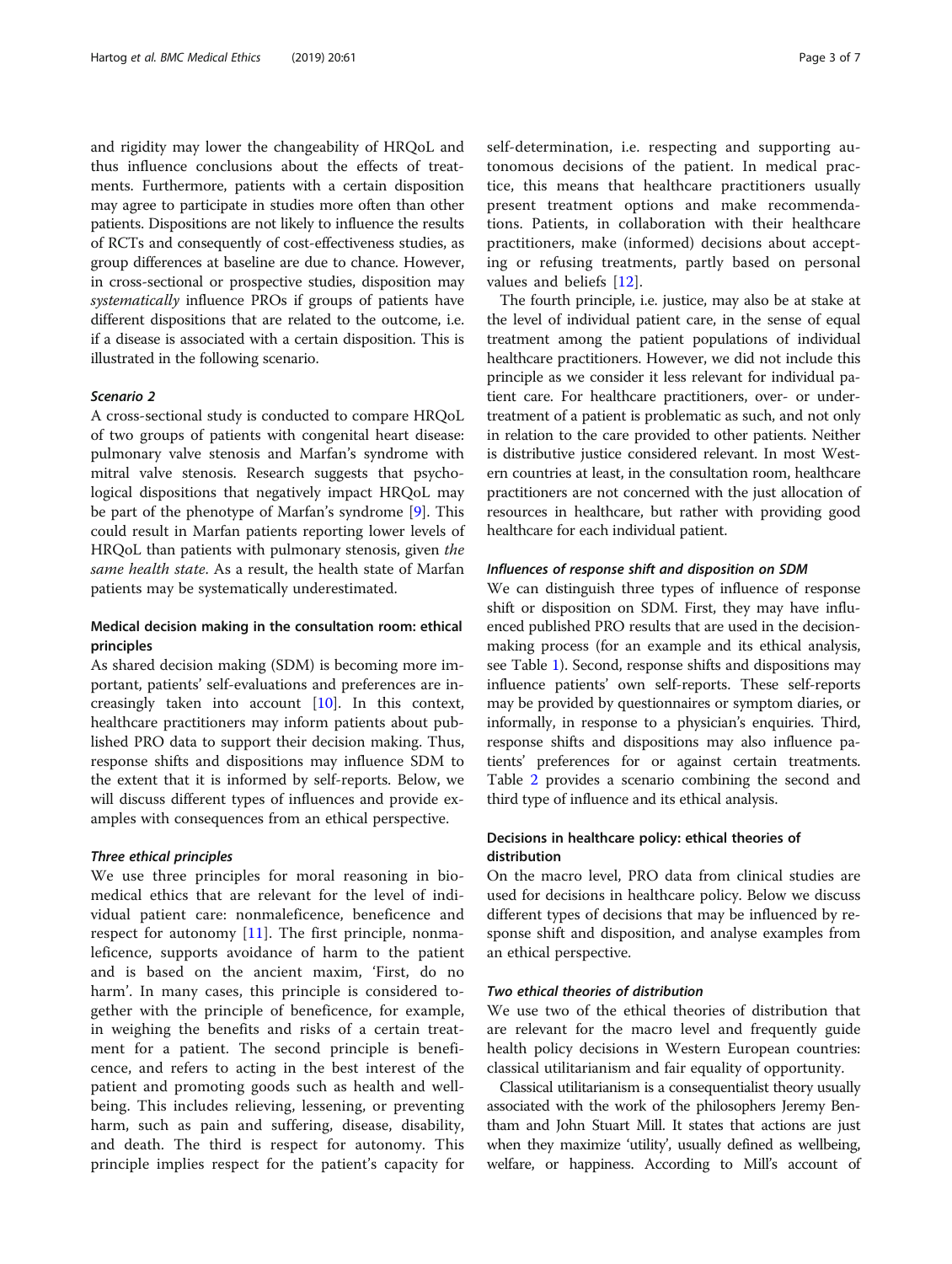<span id="page-3-0"></span>Table 1 Scenario 3: Influence of response shift on medical decision making (micro level)

| Scenario 3                                                                                                                                                                                                                                                                                                                                                                                                                                                                                                                                                                                                                                                                                                            | Ethical analysis: nonmaleficence, beneficence, autonomy                                                                                                                                                                                                                                                                                                                                                                                                                                                                                                                                                                                                                                                                                                                                                                                                                                                                                                                        |
|-----------------------------------------------------------------------------------------------------------------------------------------------------------------------------------------------------------------------------------------------------------------------------------------------------------------------------------------------------------------------------------------------------------------------------------------------------------------------------------------------------------------------------------------------------------------------------------------------------------------------------------------------------------------------------------------------------------------------|--------------------------------------------------------------------------------------------------------------------------------------------------------------------------------------------------------------------------------------------------------------------------------------------------------------------------------------------------------------------------------------------------------------------------------------------------------------------------------------------------------------------------------------------------------------------------------------------------------------------------------------------------------------------------------------------------------------------------------------------------------------------------------------------------------------------------------------------------------------------------------------------------------------------------------------------------------------------------------|
| An oncologist discusses published PRO data from an RCT (see Scenario 1)<br>with a patient with metastatic gastric cancer. Based on the PRO data, the<br>patient prefers regimen B (the triplet of cytotoxic agents) over regimen<br>A, because QoL scores of this group are higher at follow-up. Whether or<br>not the patient would undergo the same response shift as the study<br>respondents is not certain. Not knowing about the response shift causing<br>the higher HRQoL scores means that the patient's decision is not fully<br>informed. Consequently, the patient may be overtreated, resulting in<br>unnecessary side-effects and lower health state at follow-up than<br>regimen A would have yielded. | The example is problematic from the perspective of nonmaleficence. At<br>the moment of the decision, no harm is done yet. However, the<br>overtreatment that may be the consequence, leading to a worse health<br>state, equals 'doing harm'. In addition, the principle of autonomy is at<br>stake as well, since the decision is not fully informed. Whereas possible<br>differences between study groups and the individual patient - such as<br>gender, age, and possibly lifestyle - are ideally taken into consideration,<br>influences of response shifts and dispositions are less well-known and<br>rarely discussed in SDM. However, the patient is still included in the<br>decision making and informed about options, expected benefits and risks.<br>Therefore, this may be considered only a minor violation of the<br>autonomy principle, especially as it is not possible to tease out all health<br>changes from response shift and disposition in PRO data. |

'hedonistic' utilitarianism, decisions should lead to the greatest happiness for the greatest number of people, i.e. maximizing pleasure and minimizing pain.

When applied to healthcare, utilitarianism implies maximizing total (expected) utility within the boundaries of limited healthcare resources, regardless of how resources and utility are distributed [[15\]](#page-6-0). People may differ in how much utility they can 'derive' from the same amount of resources ('capacity to benefit'). For example, one patient might benefit more from a certain treatment than another patient, in terms of health or wellbeing [[16\]](#page-6-0). Following health economics, we take peoples' valuations of their health-related quality of life as the 'good' that should be maximized, indicating the relative desirability of these health states. The utility of a medical treatment is thus the valuation of the incremental quality of life, combined with the duration of the quality-oflife levels.

'Fair equality of opportunity' is the egalitarian account of Norman Daniels, applying Rawls' 'Theory of justice' to healthcare. It considers the protection of the ability of individuals to participate in the political, social, and economic life of their society [\[17](#page-6-0)]. According to Daniels, by keeping people close to 'normal functioning', healthcare

can provide people their fair share of the 'societal normal range of opportunities' that reasonable people would choose in that society. Applied to decisions in healthcare policy, it is this functioning that is taken into account and not the impact of disease and treatment on patients' wellbeing, happiness, or other types of utility [\[18\]](#page-6-0). Thus, fair equality of opportunity implies that every patient should have access to a certain minimum level of healthcare, to promote normal functioning and thus protect fair equality of opportunity [[19\]](#page-6-0). This also implies that people with severe illness or disabilities who nevertheless report high levels of life satisfaction or quality of life can still appeal to support in obtaining a fair share of an opportunity range, because they have an objective loss in their range of capabilities and opportunities [\[20\]](#page-6-0).

# Healthcare policy decisions

We distinguish between two types of healthcare policy decisions that may be affected by response shifts and dispositions. The first type is devising treatment guidelines for specific conditions, to designate which treatment is preferred. For some conditions, these decisions are based on data from RCTs (see Table [3\)](#page-4-0).

Table 2 Scenario 4: Influence of disposition on medical decision making (micro level)

| Scenario 4                                                                                                                                                                                                                                                                                                                                                                                                                                                                                                                                                                                                                                                                                                                      | Ethical analysis: nonmaleficence, beneficence, autonomy                                                                                                                                                                                                                                                                                                                                                                                                                                                                                                                                                                                                                                                                                                                                                                                                                                                                                                                                                                                                                                                                                                |
|---------------------------------------------------------------------------------------------------------------------------------------------------------------------------------------------------------------------------------------------------------------------------------------------------------------------------------------------------------------------------------------------------------------------------------------------------------------------------------------------------------------------------------------------------------------------------------------------------------------------------------------------------------------------------------------------------------------------------------|--------------------------------------------------------------------------------------------------------------------------------------------------------------------------------------------------------------------------------------------------------------------------------------------------------------------------------------------------------------------------------------------------------------------------------------------------------------------------------------------------------------------------------------------------------------------------------------------------------------------------------------------------------------------------------------------------------------------------------------------------------------------------------------------------------------------------------------------------------------------------------------------------------------------------------------------------------------------------------------------------------------------------------------------------------------------------------------------------------------------------------------------------------|
| A cardiologist sees a patient with stable coronary artery disease and low<br>ischemic burden, and consequently no indication for coronary<br>angioplasty. The patient reports four occurrences of chest pain per day.<br>Due to high trait anxiety, he is not only vulnerable to over-perceiving<br>heart symptoms, but also inclined to catastrophize the occurrences of<br>chest pain. [13] Furthermore, his anxiety about the chest pain results in a<br>strong preference for angioplasty over continuing conservative treatment<br>(medication). Finally, the cardiologist decides to refer the patient for<br>angioplasty, leading to medically unnecessary treatment [14] and<br>consequently unnecessary medical risks. | The disposition of the cardiac patient influences his self-evaluation as well<br>as his treatment preference (requesting angioplasty). The consequent<br>unnecessary treatment is in conflict with both the beneficence and<br>nonmaleficence principles. As there are no health benefits that outweigh<br>the health risks of the intervention, the treatment is not in the best<br>interest of the patient and the health risks imply possible harm. Whereas<br>the treatment may comfort this anxious patient, leading to a (presumably<br>temporary) improvement in self-reported health or wellbeing, it would<br>have been better to refer the patient for treatment of his anxiety.<br>Concerning the principle of autonomy, the situation does not seem<br>problematic as it is the patient's own self-evaluation and preference that<br>informs the decision leading to sub-optimal care. However, the patient is<br>probably unaware of the influence of disposition on his self-evaluation.<br>Not being able to take this into account raises the question of whether<br>the decision is optimally informed and, consequently, autonomous. |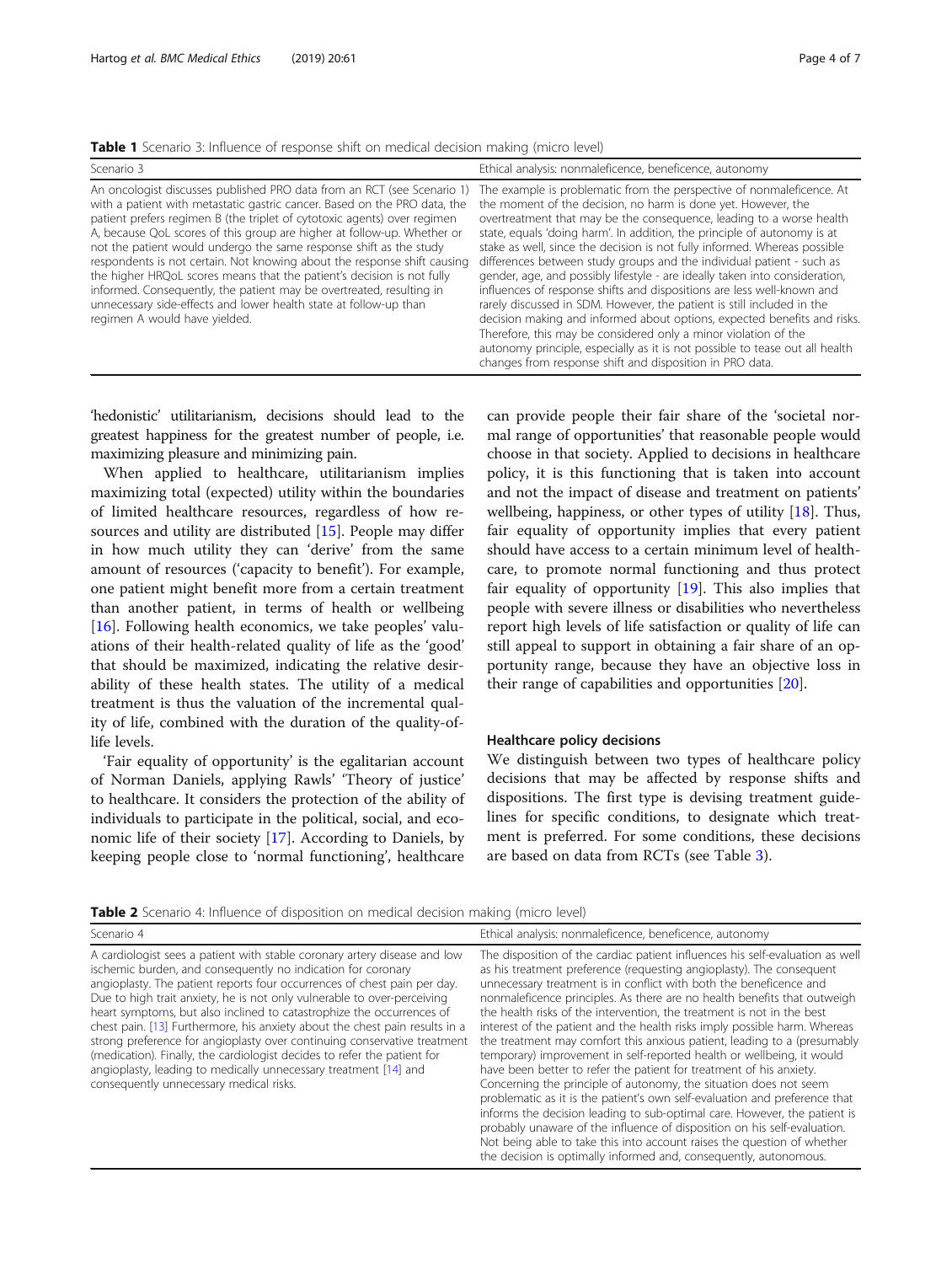<span id="page-4-0"></span>

| Scenario 5                                                                                                                                                                                                                                                                                                                                                                                                                                                                                                                                                                                                                                                                                                                                           | Ethical analysis: Utilitarianism                                                                                                                                                                                                                                                                                                                                                                                                                                                                                                                                                                                                                                                                                                                                                                                                           | Ethical analysis: Fair equality of opportunity                                                                                                                                                               |
|------------------------------------------------------------------------------------------------------------------------------------------------------------------------------------------------------------------------------------------------------------------------------------------------------------------------------------------------------------------------------------------------------------------------------------------------------------------------------------------------------------------------------------------------------------------------------------------------------------------------------------------------------------------------------------------------------------------------------------------------------|--------------------------------------------------------------------------------------------------------------------------------------------------------------------------------------------------------------------------------------------------------------------------------------------------------------------------------------------------------------------------------------------------------------------------------------------------------------------------------------------------------------------------------------------------------------------------------------------------------------------------------------------------------------------------------------------------------------------------------------------------------------------------------------------------------------------------------------------|--------------------------------------------------------------------------------------------------------------------------------------------------------------------------------------------------------------|
| An RCT is conducted to compare the effects of<br>bypass surgery (open heart surgery) and<br>angioplasty (catheter intervention) on frail<br>patients. In the longer term, both treatments<br>produced the same health status. However, as<br>bypass surgery requires several months of<br>recovery and thus adaptation, it may induce a<br>greater response shift than angioplasty. As a<br>result, after 6 months the bypass group reports<br>higher levels of HRQoL than the angioplasty<br>group, even though their health states are similar.<br>This shows that the guidelines may be<br>suboptimal, with an unwarranted preference for<br>bypass surgery, leading to suboptimal care:<br>unneeded treatment with unnecessary medical<br>risks. | Since utility should be maximized, influences of<br>response shifts or dispositions on self-evaluations<br>are not an issue as such. The situation is<br>problematic because bypass surgery is more<br>expensive than angioplasty and has more<br>medical risks, in this case without greater health<br>benefits. However, the higher HRQoL scores due<br>to response shift may justify the preference for<br>bypass surgery, despite the medical risks.<br>Nonetheless, especially when the costs and risks<br>of bypass surgery are substantially higher, one<br>might question whether these 'extra' resources<br>would not be better spent on other healthcare<br>or even services other than healthcare. Indeed.<br>this may yield a larger increase of total utility in<br>the broad sense, i.e. the wellbeing of the<br>population. | The situation is problematic. The quideline<br>may lead to medical risks of unneeded bypass<br>surgery, which could cause a loss in the range<br>of capabilities and opportunities of this<br>patient group. |

In the second type, PRO data are used in cost-effectiveness analyses to decide which treatments should be included or excluded in the basic healthcare package. Response shift and disposition may influence these decisions at two points. First, as explained above, response shifts may influence PROs, e.g. EuroQol (EQ-5D) health questionnaire data. Second, such PRO data are combined with 'utility tariffs', to calculate the utility of a treatment in terms of quality-adjusted life years (QALYs). Utility tariffs are valuations of health states, indicating the relative desirability of these health states. Utility is anchored at 0 (as bad as death) and 1 (as good as perfect health). For reasons of democratic legitimacy, most national guidelines require that utility tariffs are estimated from the public's perspective. These tariffs thus reflect how the general public values health states as described by patients. Generally, valuations by the general public are lower than patient valuations, which may be affected by response shifts induced by disease experience – one of the known causes of this discrepancy [[21](#page-6-0)]. However, the size of the discrepancy between valuations from the public and patients may vary, depending on health states and patient groups. For example, there are indications that larger discrepancies may be expected for patients with worse health states [[22](#page-6-0)]. As a result, the cost-effectiveness analyses may lead to different conclusions than if the utility scores of patients had been used (see Table [4](#page-5-0)).

# Conclusions

Response shifts tend to mitigate or amplify changes in PROs, and differences in disposition may lead to different PRO scores among people with the same health state. This may influence medical decisions at both the levels of individual patients and health policy, leading to suboptimal care.

The question arises of how serious the consequences are if these influences are not considered. The answer is not only dependent on empirical data and the ethical

theory applied but also on the health concept used. As Haverkamp et al. have shown, different practices may require different concepts of health [\[25](#page-6-0)]. In this paper, we have used the biomedical concept of health. Other, broader conceptions of health have been proposed and debated, including positively phrased definitions of health such as 'overall physical, mental and social wellbeing' [[26](#page-6-0)] and 'the ability to adapt and self manage' [\[27](#page-6-0)]. From these perspectives, healthcare should aim to improve biological functioning as well as to improve overall wellbeing and adaptation. Thus, in these latter approaches, the influences of response shifts and dispositions on PROs may be viewed as beneficial. However, as with the biomedical perspective, these influences still need to be teased apart from actual health states. We believe that patients may be entitled to know about the influences of response shifts and dispositions on PROs that inform their treatment decisions. Healthcare practitioners may need to learn about their patients' dispositions and how patients adapt to their disease in order to provide good care. Moreover, patients who have adapted to symptoms and functional problems or who are not inclined to report them may still benefit from treating these burdens of disease.

Also on the level of healthcare policy, medical decision making could benefit from taking into account the influence of response shift and disposition. The ethical analysis of the scenarios presented above also show that decisions about guidelines and reimbursement of treatments may not be fully informed. Not only reflecting on the possible influences of response shift could enhance the decision making; the different ethical perspectives and conceptions of health and their differential implications for healthcare policy also need to be considered.

Pertinent questions arise from a biomedical perspective towards health. For example, how many decisions are influenced by response shift and disposition, and result in sub-optimal care, health inequities, or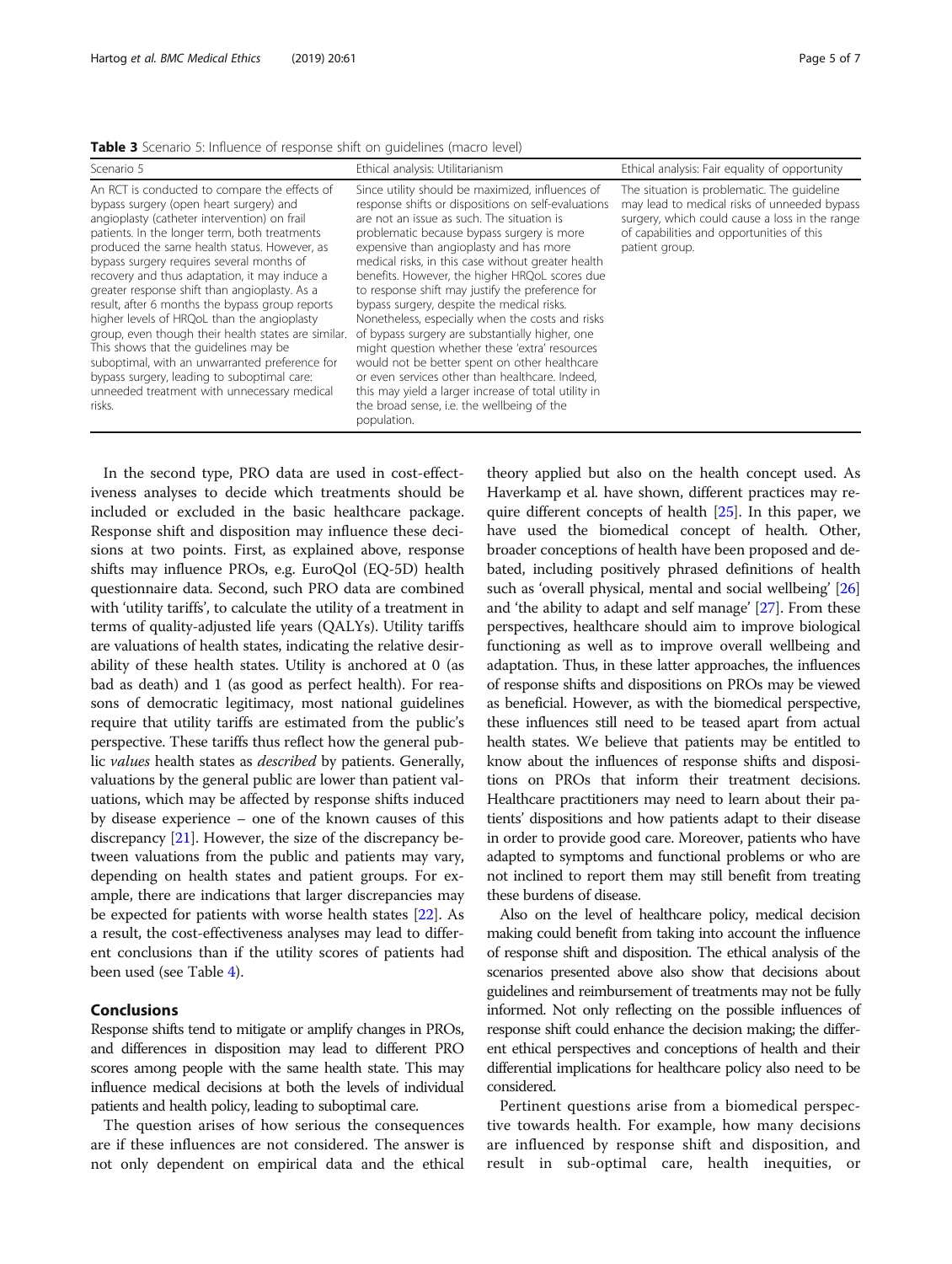<span id="page-5-0"></span>Table 4 Scenario 6: Influence of response shift on inclusion in healthcare package (macro level)

| Scenario 6                                                                                                                                                                                                                                                                                                                                                                                                                                                                                                                                                                                                                                                                                                                                                                                                                                                                                                                                                                                                                                                                                                                                                                                                                                                                                                                                                                                                                                                                                                                                                                                                                                                                                                   | Ethical analysis: Utilitarianism                                                                                                                                                                                                                                                                                                                                                                                                                                                                                                                                 | Ethical analysis: Fair equality of opportunity                                                                                                                                                                                                                                                                                                                                                                                                                                                                                                                                                                                                                                                                                                                                                                                                                                                                                                                                                                                                                                                                                           |
|--------------------------------------------------------------------------------------------------------------------------------------------------------------------------------------------------------------------------------------------------------------------------------------------------------------------------------------------------------------------------------------------------------------------------------------------------------------------------------------------------------------------------------------------------------------------------------------------------------------------------------------------------------------------------------------------------------------------------------------------------------------------------------------------------------------------------------------------------------------------------------------------------------------------------------------------------------------------------------------------------------------------------------------------------------------------------------------------------------------------------------------------------------------------------------------------------------------------------------------------------------------------------------------------------------------------------------------------------------------------------------------------------------------------------------------------------------------------------------------------------------------------------------------------------------------------------------------------------------------------------------------------------------------------------------------------------------------|------------------------------------------------------------------------------------------------------------------------------------------------------------------------------------------------------------------------------------------------------------------------------------------------------------------------------------------------------------------------------------------------------------------------------------------------------------------------------------------------------------------------------------------------------------------|------------------------------------------------------------------------------------------------------------------------------------------------------------------------------------------------------------------------------------------------------------------------------------------------------------------------------------------------------------------------------------------------------------------------------------------------------------------------------------------------------------------------------------------------------------------------------------------------------------------------------------------------------------------------------------------------------------------------------------------------------------------------------------------------------------------------------------------------------------------------------------------------------------------------------------------------------------------------------------------------------------------------------------------------------------------------------------------------------------------------------------------|
| A cost-effectiveness (costs per QALY) study<br>is carried out among patients with Crohn's<br>disease. Treatment A (standard care) is a<br>colostomy, after which patients need to use<br>stoma bags. Treatment B delays the need for a<br>colostomy for 6 years, has no side-effects, and<br>costs EUR 53,000. The total costs of stoma care<br>for 6 years (group A) are estimated at EUR 7000.<br>Treatment B thus costs EUR 46,000 more than<br>standard care.<br>Utility is determined from the perspective of the<br>general public. Based on a scenario describing<br>aspects of life with a stoma, the general public<br>estimates life with a stoma at a value of 0.8. [23]<br>Treatment B would increase this utility from 0.8<br>to 1.0 for 6 years. Treatment B would thus yield<br>$0.2 \times 6 = 1.2$ QALY, at incremental costs of EUR<br>46,000.<br>Thus, treatment B has a cost-effectiveness of<br>EUR 38,000 per QALY, which is acceptable in<br>most Western countries.<br>However, the health valuations by patients with<br>colostomies are significantly higher, at 0.92, [23]<br>probably partly due to response shift. If the<br>patients' own utility scores had been used, the<br>incremental utility would only be 0.08 for 6<br>years, leading to a smaller incremental value of<br>$0.08 \times 6 = 0.48$ QALYs. Combined with the<br>incremental costs of EUR 46,000, the cost-<br>effectiveness would be EUR 96,000 per QALY,<br>which might not be acceptable in many<br>Western countries. [24]<br>Thus, using the valuations of the general public,<br>treatment B would be reimbursed, while it<br>would not if patients were asked to value their<br>own health states. | The situation is not problematic. Using utility<br>tariffs derived from the general public instead of<br>the patient group for cost-effectiveness analyses<br>does not conflict with a utilitarian point of view.<br>Utilitarianism does include the option to let<br>society determine the desirability or<br>undesirability of health states. In other words, it<br>may be left to the general public to determine<br>how 'bad' it considers certain health states to<br>be, and the amount of money it is willing to<br>spend to improve these health states. | The situation is problematic in the sense that<br>only health benefits that improve functioning<br>should be taken into account in decisions for<br>reimbursement, instead of self-reported HRQoL<br>(including influences of response shift and<br>disposition) or valuations of health states<br>(utility). Thus, using utility tariffs is always in<br>conflict with the theory of fair equality of<br>opportunity. The more utility tariffs (derived<br>from the general public) differ from the actual<br>health states of patients, the more problematic<br>it becomes.<br>In this case, the patients' valuations would be<br>higher than the valuations derived from the<br>general public, partly due to response shift.<br>Therefore, using the valuations of the general<br>public is less problematic than using patient<br>valuations. In this particular example, using<br>valuations of the general public leads to<br>reimbursement of treatment B, with six extra<br>years of functioning without having to use<br>stoma bags. Thus, the patients' range of<br>capabilities and opportunities is optimally<br>protected. |

inefficient use of healthcare resources? Does it make a difference ethically if under- or over-treatment is caused by the influences of response shifts or dispositions? What is more problematic: unnecessary treatments for demanding patients, or under-treating patients who downplay their symptoms?

Given the importance of the patient's perspective in healthcare and research, and the fact that PROs cannot be replaced by clinical measures, it is our intention to improve rather than criticize the use of PROs. Our aim is to raise awareness of the potential influences of disposition and response shifts on medical decisions via PROs. We call on healthcare practitioners, researchers, policy makers, health insurers, and other stakeholders to critically reflect on how and why such patient reports are used. For example, is the aim to assess the impact of a treatment on patients' wellbeing, or on their health state? We would particularly encourage healthcare practitioners to ask patients more probing questions about symptoms and functional problems, or how they respond to a certain treatment. Existing SDM training programmes for healthcare practitioners could incorporate the subjects of response shift and dispositions to provide them with the knowledge and skills needed to explain such influences to their patients. It is also

our hope that this reflection will stimulate empirical research into the effects of response shift and dispositions on medical decision making. In cross-sectional and prospective studies, dispositions could be assessed to investigate their influence on PROs and possibly enable the correction of these influences in future research. Considering response shift, as a first step, we need to investigate which types of treatments are likely to induce response shifts. Knowledge about the PROs that are most susceptible to response shifts [\[28](#page-6-0)] and statistical techniques distinguishing response shifts from actual health changes are available [\[29\]](#page-6-0). We thus have the tools to start the investigation, with the aim of improving the use of PROs in medical decision making.

# Abbreviations

HRQoL: health-related quality of life; PRO: patient-reported outcome; QALY: quality-adjusted life year; RCT: randomized controlled trial; SDM: shared decision making

# Acknowledgements

The authors gratefully acknowledge Prof. Karien Stronks, PhD, Marij Hillen, PhD and Beatrijs Haverkamp, PhD, for their helpful feedback on an earlier draft of the article. They thank Iris Maher for her language editing services.